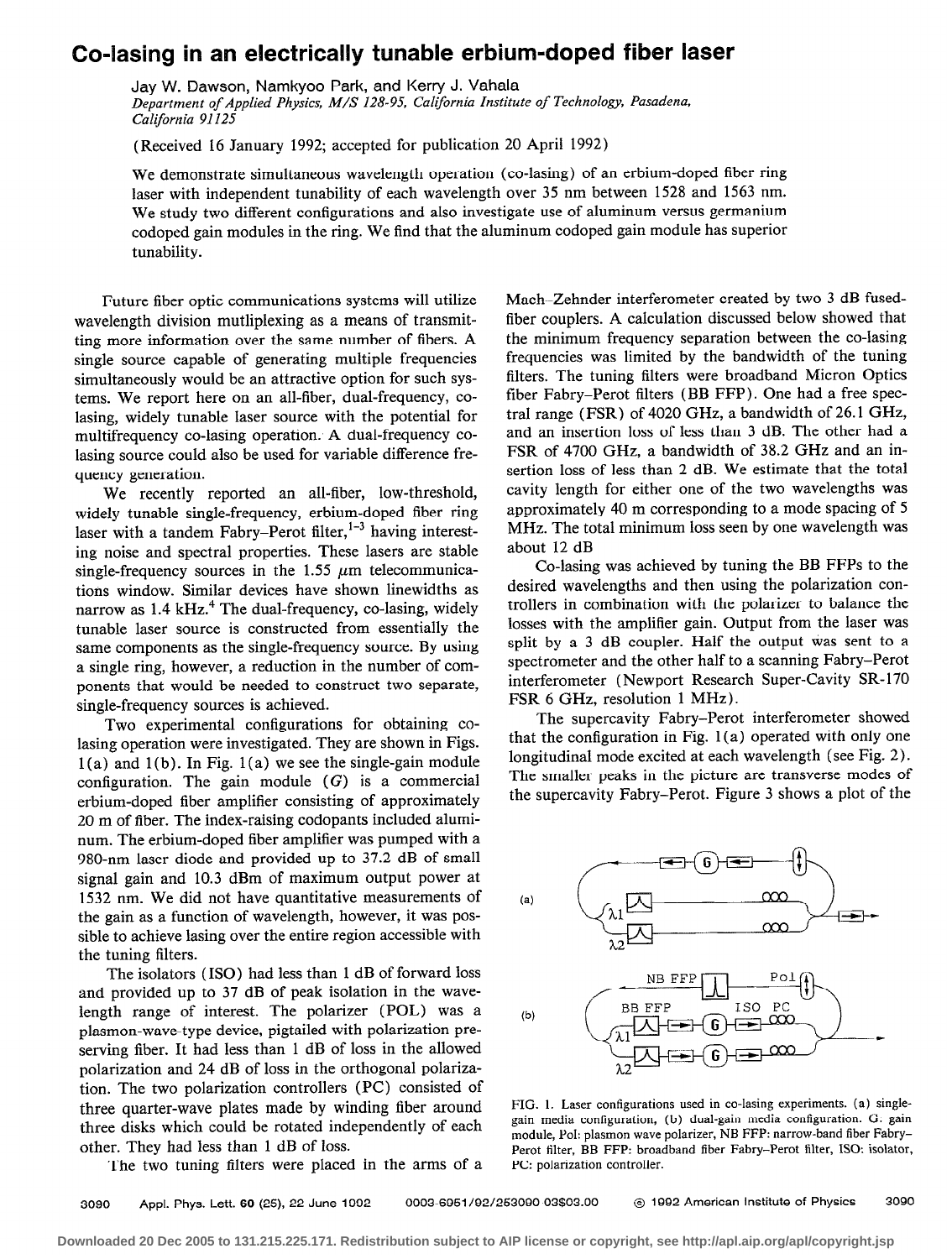



FIG. 4. Experimental tuning data from configuration in Fig. 1(b). Colasing was observed at each point on the graph.

FIG. 2. Typical output of the Newport Supercavity spectrum analyzer, showing two co-lasing modes separated by several nanometers in wavelength but folded over by the 6 GHz FSR of the supercavity. The smaller peaks are the transverse modes of the supercavity.

achievable tuning range for this configuration measured using the grating spectrometer. Each point on the graph represents one measured spectrum taken with FFP voltages fixed. Tuning was limited only by the free-spectral range of the BB FFPs. Some difficulty in tuning was encountered around 1537 nm. We believe this is due to a system idiosyncrasy currently under investigation. When the filters were tuned into the same wavelength region and close enough in wavelength to create significant bandpass overlap (proximity tuning), a Mach-Zehnder effect occurred reducing apparent cavity loss to about 5 dB for a single mode. In this case the laser reverted to singlefrequency operation.

Maximum output power per wavelength for co-lasing operation was approximately 200  $\mu$ W. For proximitytuning induced single-wavelength operation, the power into the single-lasing mode increased by more than  $2 \times$  as compared to the power per mode measured for co-lasing operation. This increase was the result of the obvious increase (by approximately  $2 \times$ ) in the quantum efficiency per mode and a decrease in lasing threshold caused by the



FIG. 3. Experimental tuning data from configuration in Fig. 1(a). Colasing was observed at each point on the graph.

apparent reduction in Mach-Zehnder loss mentioned above.

Figure 1(b) shows the other configuration investigated. It contained two gain modules: the first being the module used above and the second gain module similar to the first, however, with a pure germanium index-raising codopant (i.e., no aluminum). The second gain module had a small signal gain of 40.0 dB and a maximum output power of 8.43 dBm at 1536 nm. Tuning for this device was limited by the bandwidth of the second gain module. The configuration in Fig. 1(b) also contains a narrow band (NB) FFP filter. This device has a free spectral range of 10.4 GHz, a bandwidth of 130 MHz, and an insertion loss of 4 dB. It also has some polarization dependence due to its long cavity length and high finesse, making the apparent fiber-induced birefringence significant. The use of tandem FFP filters for improved wavelength selection is described in greater detail in Refs. 1, 2, and 3.

One of the advantages of the dual amplifier configuration is that there is no power sharing between modes. A further advantage of this configuration is that there is no need to adjust the polarization controllers to balance the gain and loss. The gain modules see only one narrow wavelength range and they dynamically adjust to balance the loss. With the NB FFP in place, the lasing modes have stability similar to that reported in Refs. 2 and 3. However, due to the narrower gain bandwidth associated with the germanium only codoped versus the aluminum codoped gain module, the tuning area is reduced (see Fig. 4). It is apparent that the smaller gain bandwidth of the germanium codoped amplifier provided sufficient gain to achieve lasing only in the region 1533 to 1541 nm around the 1537 nm gain peak and in the region 1551 to 1555 nm around the 1555 nm gain peak. The tuning range could be improved by using two aluminum codoped gain modules. Another aluminum codoped gain module was not available at the time of this experiment. Lowering the cavity loss would also increase the tuning range.

Proximity tuning was again restricted by the finite bandwidth of the BB FFP. We have investigated this phenomena theoretically by considering transmission through

Downloaded 20 Dec 2005 to 131.215.225.171. Redistribution subject to AIP license or copyright, see http://apl.aip.org/apl/copyright.jsp